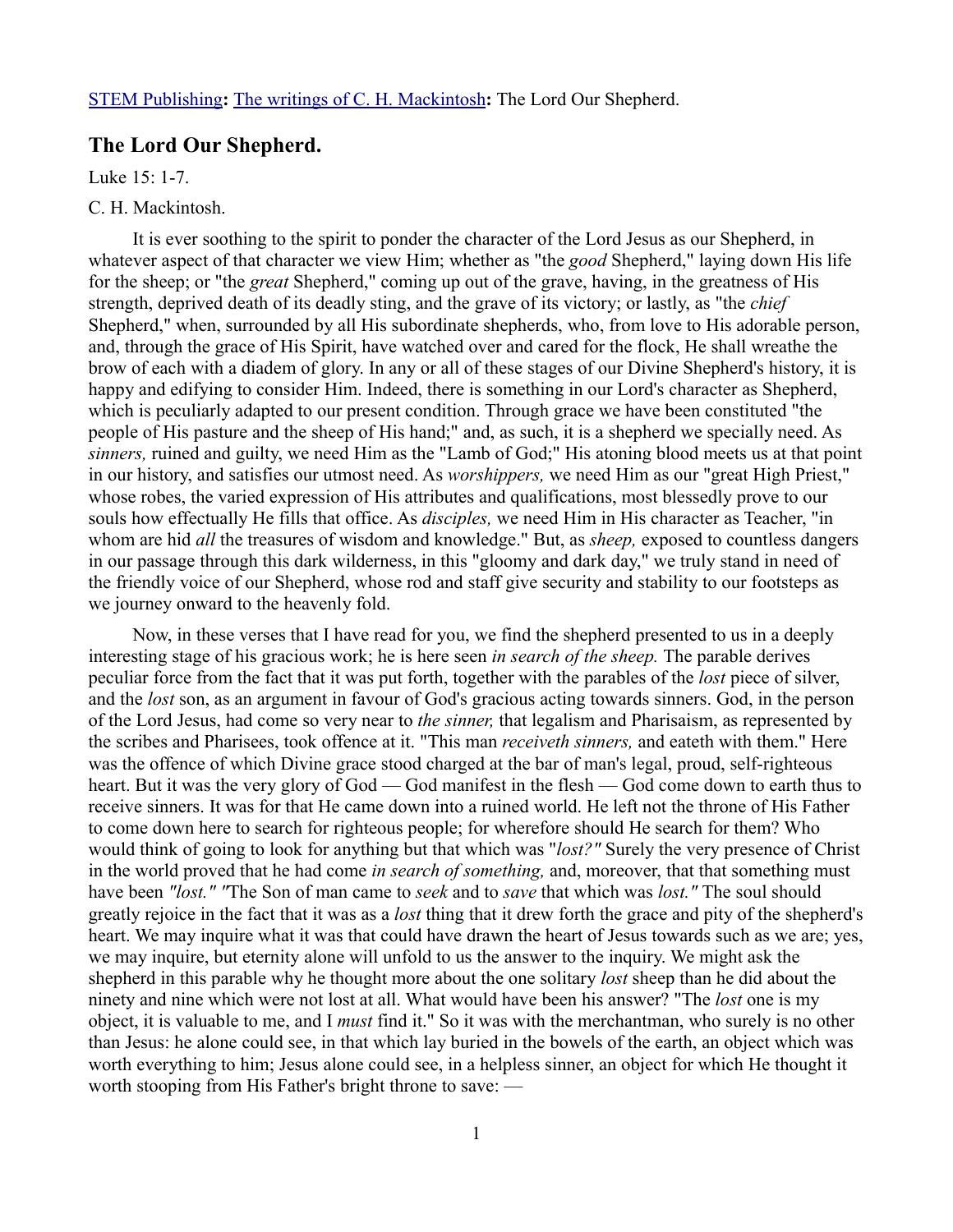"He saw me ruined in the fall, Yet loved me, notwithstanding all; He saved me from my lost estate; His loving kindness, oh, how great!"

We may well wonder at the mystery of Christ's love to the Church; it will be a subject of wonder to angels and saints for ever. But while we can never solve the profound mystery, nor fathom the depths of redeeming love, how sweet to the poor sin-harassed soul to know itself as the object of such love! Yes; it is at once soothing and elevating; moreover, it is the only true basis of real holiness and devotedness of heart to God. "We love Him *because* He *first* loved us." God must have the first place in redemption, seeing the whole plan had its origin in His eternal mind; it emanated from Him. The poor, silly, straying sheep could never devise a way for its return to the fold from which it had gone forth. How could it, when the very same disposition which had led it at first to wander would make it a wanderer to the end? How could the disposition which at first led the creature to revolt from under the hand of his God ever engender a spirit of subjection, or a spirit of confidence afterwards? Impossible. Hence the force of the words, *"Go after* that which is *lost."* 

In these few words we have the grand action of redemption, and the attitude of God therein. God, in redemption, is emphatically and pre-eminently *the* seeker, and not the *sought.* This we are taught in Genesis 3. The words, "Where art thou?" fully show us God *"going* after that which was *lost."* Man had fled away from the face of God; he had indeed "gone astray," — he had sought to find a hiding-place, not in, *but from* God, behind the trees of the garden: and when the blessed God came down to visit man, He found Himself quite alone, as far as man was concerned; and, moreover, He had, thus *alone,* to begin again, not merely to create but to redeem. In creation, it was Omnipotence acting upon unresisting matter; but in redemption, it was boundless love and grace dealing with a rebel heart and a wined creation. Hence the grand inference involving a truth at once most simple and sublime, namely, GOD IS SEEN AS MUCH MOVING ALONE IN REDEMPTION AS HE IS IN CREATION. Man was not in the scene when God called worlds into existence; he was not there when the finger of Omnipotence set yonder sun in the heavens to run its great annual course; he was not there when a bound was set to the angry billows, that they might not pass the Divine decree. No; man was not there, nor could be: he was then in the dust of the earth, and could take no part in the grand transactions that were being developed; and yet, such is the wild infatuation of the human heart, that, although redemption must be admitted to be a more difficult (if it be allowable to speak of anything as difficult in reference to God), a more god-like work than creation, yet he will vainly and presumptuously intrude into that scene where God is, in solitary dignity, carrying out the vast plan of redemption — a plan in which He alone could act. "No man can by any means redeem his brother, nor give to God a ransom for him, for the redemption of his soul is precious, and it ceaseth for ever." Redemption is too precious a work for God to give into the hands of anyone; He himself must have *all* the joy, all the glory of saving poor self-destroyed sinners. Just so is it in these verses which we are looking at. The shepherd is *alone* in the pursuit.

The sheep knew nothing about the loving anxiety of the shepherd's heart; nothing of the motives that had led him forth in this self-denying search. No, these things were unknown to the sheep. The shepherd did not seek the co-operation of the sheep in his search, such would have been useless. The sheep was wandering away from the fold, and would have wandered on till overtaken by the wolf, had not the tender heart of the shepherd led him to seek it amid the wild labyrinths of the desert. And oh, what unwearied grace breathes in the words " *until he find it!"* Jesus, our gracious Shepherd, would not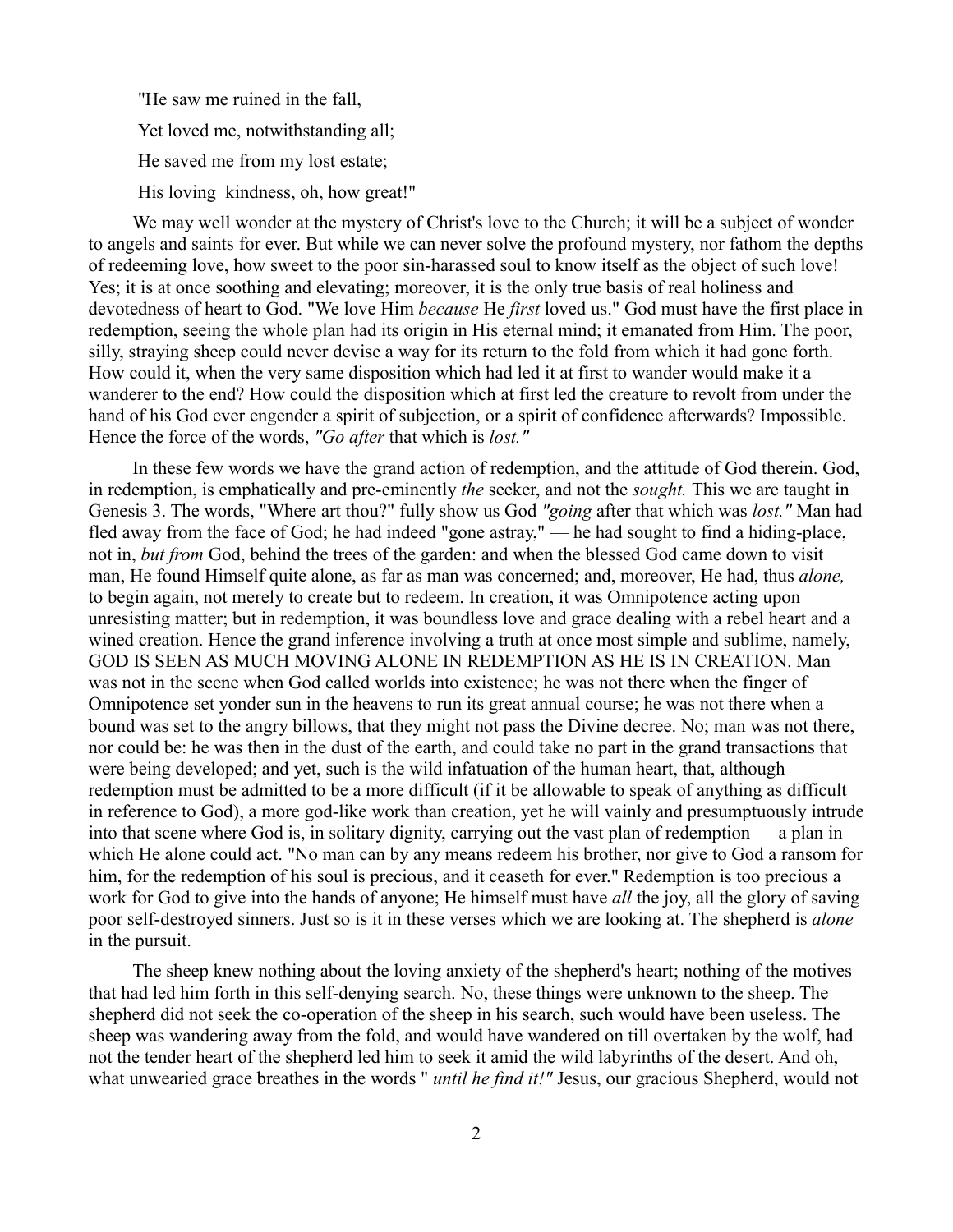allow Himself to be baffled in the work which He had undertaken. He came fully prepared to meet all the obstacles that stood in His way; He was fully aware of all that lay before Him ere He could lay His hand upon the *lost* one. He knew that He had to encounter all the malignant opposition of Satan, who would dispute every step of the way with Him. He knew what enmity existed in the heart of the very creature He had come to seek and to save; and, above all, He had fully before His mind the cup of ineffable bitterness, which was prepared for Him at the cross, even the hiding of God's countenance; the three darkest hours that had ever passed over the soul of an intelligent being, more terrible to His divinely sensitive soul than all the sorrow and trial He had encountered at the hand of man or Satan.

Did He, then, shrink from encountering Satan? Nay, He, as "the stronger man," penetrated into the very heart of the strong man's palace, and spoiled him of "all his armour wherein he trusted." "By death, He destroyed him that had the power of death." Did he grow weary of man's ceaseless and deadly enmity, or was He driven back by it? No; He moved onward in all the Divine fortitude of love, bursting through maze after maze of human opposition, until at last, when man had poured forth all the deadly Satanic poison that was in his heart, and had nailed the heavenly Shepherd to the cursed tree, He graciously breathed the prayer, "Father, forgive them," and poured forth the *blood,* by virtue of which the prayer could be and was answered.

Further, did death drive Him back from His purpose of mercy? No, "He met its deadly sting;" it was to Him indeed a terrible sting, yet He bore it, and, by bearing it, robbed it of all its power to sting the soul that believes on Him. Did the grave "the horrible pit and the miry clay" — deter His soul? No; he went down into the very heart of the grave, into the innermost parts of the kingdom of death, and there shook it to its very centre; and, as if the realms of death had already felt the rumblings of the tremendous earthquake by which they were about to be shaken, the grave opened its mouth to set free from its grasp its long-held prey, just as the Prince of Life was about to descend into it. In a word, nothing could stop tile Divine Shepherd in His search for "that which was lost, *until He found it."* This is truly Divine. God, in creation, could not be hindered in the accomplishment of His great designs, but compelled matter to yield to the power of His voice; and then, when Satan had marred creation, and God was called upon in the vindication of His name to ascend the loftier heights of redemption, we may follow Him in His wondrous upward path from height to height, until we hear those soul-stirring words, "I *have found* my sheep which was *lost."* Blessed announcement! *"I have found."* It is the full triumph of redeeming love over all the power of Satan.

And mark here two important features of our shepherd's love, namely, *uncomplaining* and *unupbraiding.* We hear not a syllable about all his trouble in searching for the sheep, the time, the distance, or the labour involved. Not a word. On the contrary, the impression left on the mind by those verses is, that the shepherd considered himself amply repaid for all his trouble when he had the stray one once more within his grasp. So it is with our "Good Shepherd," "who for the joy that was set before Him, endured the cross, despising the shame." What joy? The joy of being able to say "I have found." There was no such joy in creation; all that God could say in creation was, "I have made;" it was reserved for the more glorious and sublime scheme of redemption to admit the higher note, *"I have found."* The former was said, as it were, at *this* side of the grave; the latter, at the *other* side. Creation left man within the reach of Satan's arrows, which can wound in all places on this side of the grave; redemption brings us beyond the grave, and, as a consequence, beyond the reach of Satan's arrows.

Again, the love expressed in these verses is an unupbraiding love. The shepherd does not reproach the sheep, nor begin in anger to *drive* it home. Ah, no! the heart — the tender, compassionate, sympathizing heart of Jesus is seen here — the heart of Him who, standing amid the mighty wreck of human things, and contemplating the sad and wide-spread desolation which Satan has caused in God's